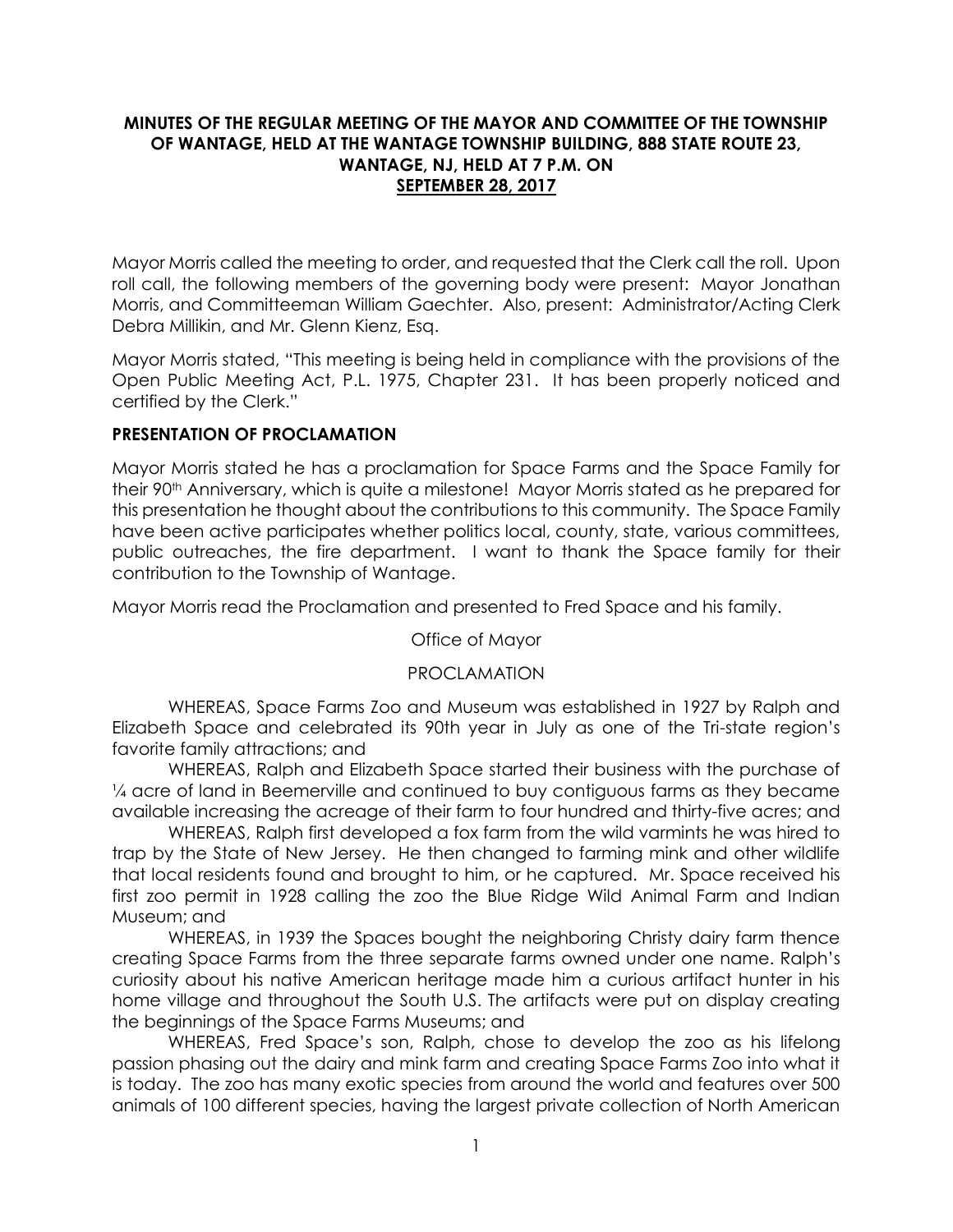animals in their natural surroundings in the United States. The zoo is internationally known for their bear and lion cub, elk and fallow deer breeding programs. The museum has grown to hold over 50,000 artifacts, including antique cars, motorcycles, farm implements, early American tools, dolls, clocks, tractors, and horse drawn sleighs. Space Farms is the oldest family attraction in the state owned and operated by its original family, and is currently operated by the family's fourth generation, Parker, Jill and Hunter Space.

NOW, THEREFORE, I, Jonathan Morris, Mayor of the Township of Wantage, along with the Committee, hereby commend and acknowledge Space Farms on 90 years of success.

The Mayor also stated is was Fred Space's 89<sup>th</sup> Birthday today. Happy Birthday!

# **CONSENT AGENDA**

Mayor Morris requested a motion to approve the Consent Agenda Resolution 106-2017 through Resolution 109-2017.

Motion made by Mr. Gaechter, and seconded by Mayor Morris.

Upon Roll Call:

Ayes: Gaechter, Morris Nays: None Absent: None Abstain: None TOWNSHIP OF WANTAGE

RESOLUTION #106-2017

Approval to submit a grant application and execute a grant contract with the New Jersey Department of Transportation for the Sherman Ridge Road project

NOW, THEREFORE, BE IT RESOLVED that the Wantage Township Committee of the Township of Wantage, County of Sussex, State of New Jersey formally approves the grant application for the above stated project.

BE IT FURTHER RESOLVED that the Mayor and Administrator/Acting Clerk are hereby authorized to submit an electronic grant application identified as MA-2018-Sherman Ridge Road-00067 to the New Jersey Department of Transportation on behalf of Wantage Township.

BE IT FURTHER RESOLVED that the Mayor and Administrator/Acting Clerk are hereby authorized to sign the grant agreement on behalf of Wantage Township and that their signatures constitute acceptance of the terms and conditions of the grant agreement and approve the execution of the grant agreement.

TOWNSHIP OF WANTAGE

RESOLUTION #107-2017

### AUTHORIZING REFUND FOR BLOCK 53.02, Lot 4

 WHEREAS, the Tax Collector has recommended the Mayor and Committee of the Township of Wantage reimburse funds for a tax overpayment.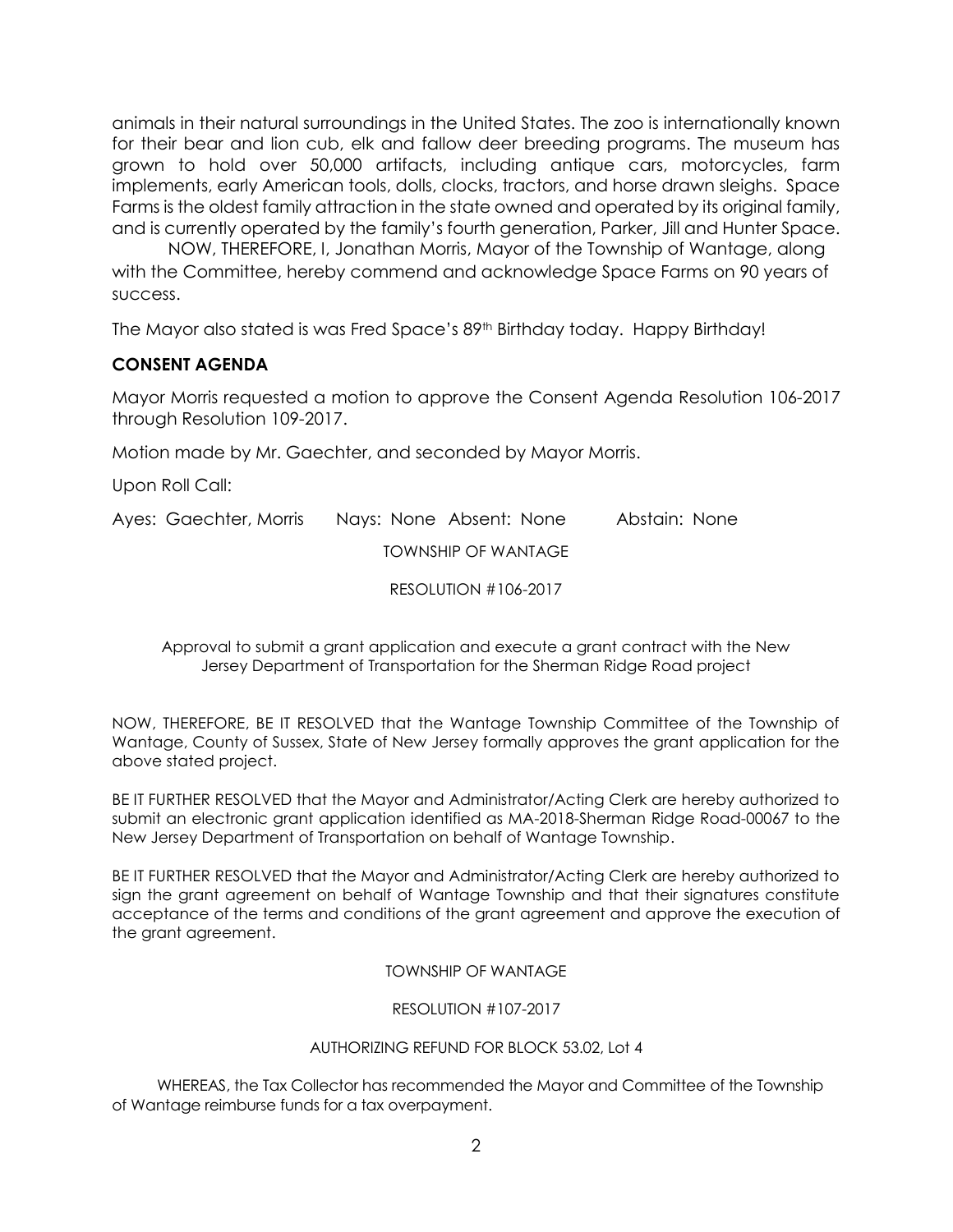NOW, THEREFORE, BE IT RESOLVED that the Township Committee of the Township of Wantage, County of Sussex, does hereby authorize the refund of

\$2,442,85 to Robert and Mary Stumpf for Block 53.02 Lot 4 for tax overpayment.

This Resolution shall take effect immediately.

### TOWNSHIP OF WANTAGE

#### RESOLUTION #108-2017

#### RESOLUTION TO CONTINUE ELIMINATING LONGEVITY AWARDS AND BONUS PAYMENTS FOR NON-UNION EMPLOYEES

 WHEREAS, The Township has never offered non-union employees longevity and does not commonly offer bonuses, and,

 WHEREAS, the CY 2017 Best Practices Worksheet requires approval of resolution eliminating such,

NOW, THEREFORE, BE IT RESOLVED as follows:

The Township of Wantage does not offer longevity awards or bonus payments for non-union employees.

This Resolution shall take effect immediately.

### TOWNSHIP OF WANTAGE

#### RESOLUTION #109-2017

### RESOLUTION TO IMPLEMENT CONFLICT OF INTEREST POLICY FOR OUTSIDE EMPLOYMENT

 WHEREAS, The Township of Wantage wishes to implement a Conflict of Interest Policy for Outside Employment in accordance with the recommendation in the CY 2017 Best Practices Worksheet, and

 WHEREAS, Township Department Heads should be required to submit notice of outside employment to determine that no conflicts of interest impinge on their employment within the Township,

NOW, THEREFORE, BE IT RESOLVED as follows:

The Township of Wantage does direct the Township Administrator and Municipal Attorney to create forms to document said policy.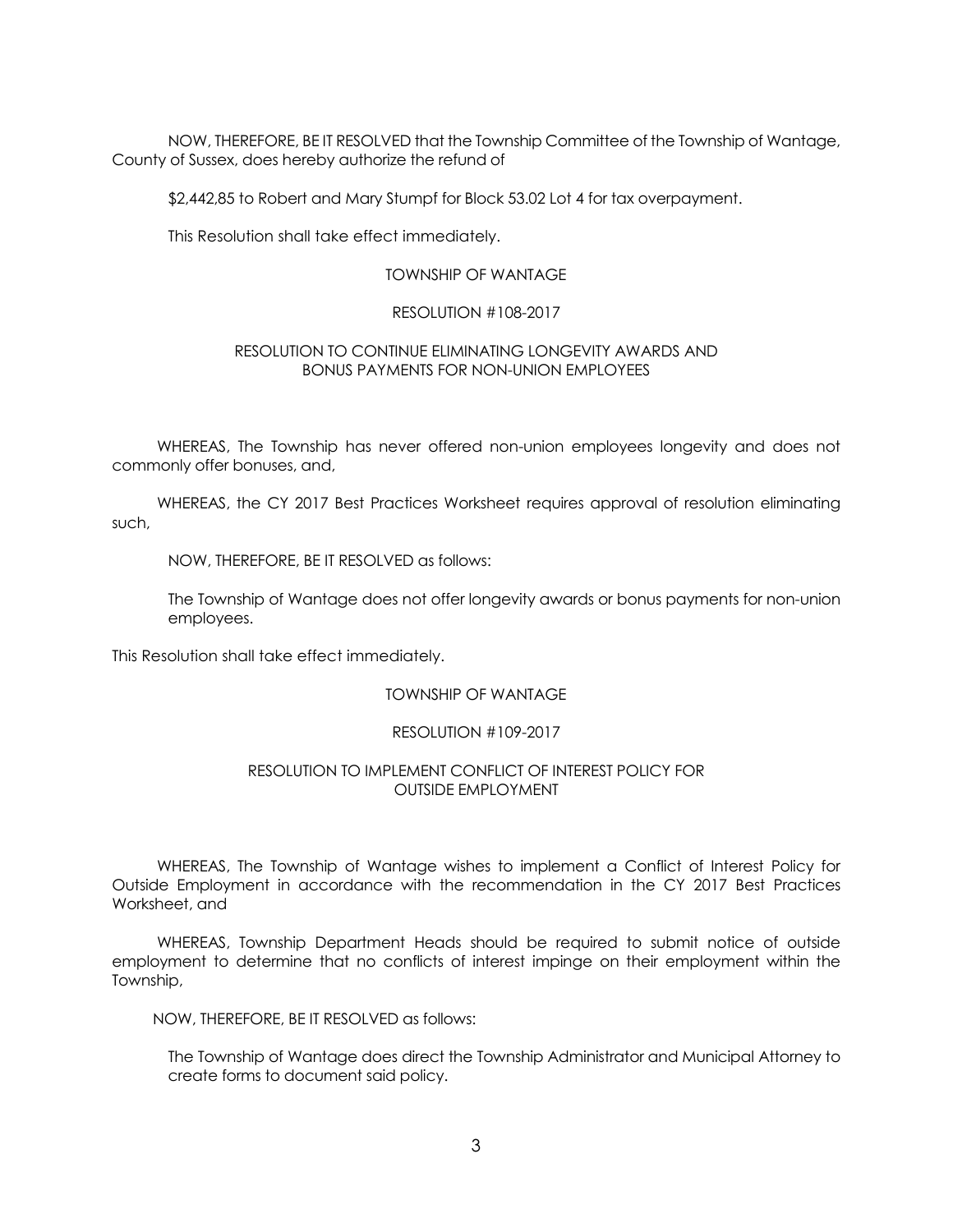This Resolution shall take effect immediately.

# **REPORTS**

Clerk – None

Administrator – Girls Scout Troop 70994 could not be in attendance tonight due to it being back to school night. The girls will be in attendance at the October 26<sup>th</sup> Meeting.

Mrs. Millikin advised Melissa Caton has provided a request from a current lien holder who wishes to have a lien assigned to him that the Township currently holds. The assignment would be for \$43,233.46 approximately. This amount increases daily with interest of \$18.45. The parcel is for Block 11, Lot 5 owned by Bicsak Brothers Realty, LLC. Is this something the Committee would like to proceed on? If so a resolution will be prepared for your next meeting. The company requesting this lien is M&V Liens out of Newton. Mayor Morris questioned is there any reason why this should not be done? Mr. Kienz stated no issue that he is aware of on this matter. The Committee agreed to proceed with the lien assignment.

Mrs. Millikin stated she received the environmental report for 41 Berry Road. She is currently still reviewing the report.

Mrs. Millikin advised that the Haven Road reclamation occurred yesterday and today. Restoration of driveways with DGA will be done tomorrow and paving will begin on Monday and completed by Friday, October 6<sup>th</sup>.

Mrs. Millikin stated the Woodbourne Park 5K was a great event! My family and I had a great time!

Mrs. Millikin advised that Mayor Wayne Levante from the Town of Newton will be at the Township Committee Meeting on October 12<sup>th</sup>.

Mrs. Millikin stated that she has jury duty on October  $5<sup>th</sup>$ . October 11<sup>th, she will be in Trenton</sup> all day taking the state exam for Municipal Clerk.

Attorney Report – Mr. Kienz stated he had a couple of items for the Committee. The first item is related to the Morris County COOP for the purchase of salt. The Township did not purchase salt through the Morris County COOP, but actually through the County of Sussex because it was a cheaper price. Based on participating with the Morris County COOP does not require the purchase of the salt. The company awarded the contract through Morris County COOP has sued all 33 municipalities individually. His office has filed the necessary information and are trying to get the Township out of the case. Mr. Kienz advised that the company had provided a settlement 65% of what the Township would purchase. Mr. Kienz recommendation is that the Township did not have to purchase through the MCOOP and in fact this year's cost is event cheaper through the County of Sussex.

Mr. Kienz stated the second issue is regarding 175 Clove Road regarding the fire that occurred to the home. Mr. Butto has provided a letter regarding the structure and feels something should be done. Mr. Kienz advised there is some money potentially available to get this matter addressed due to the fact that is a life health and safety decision. Mr.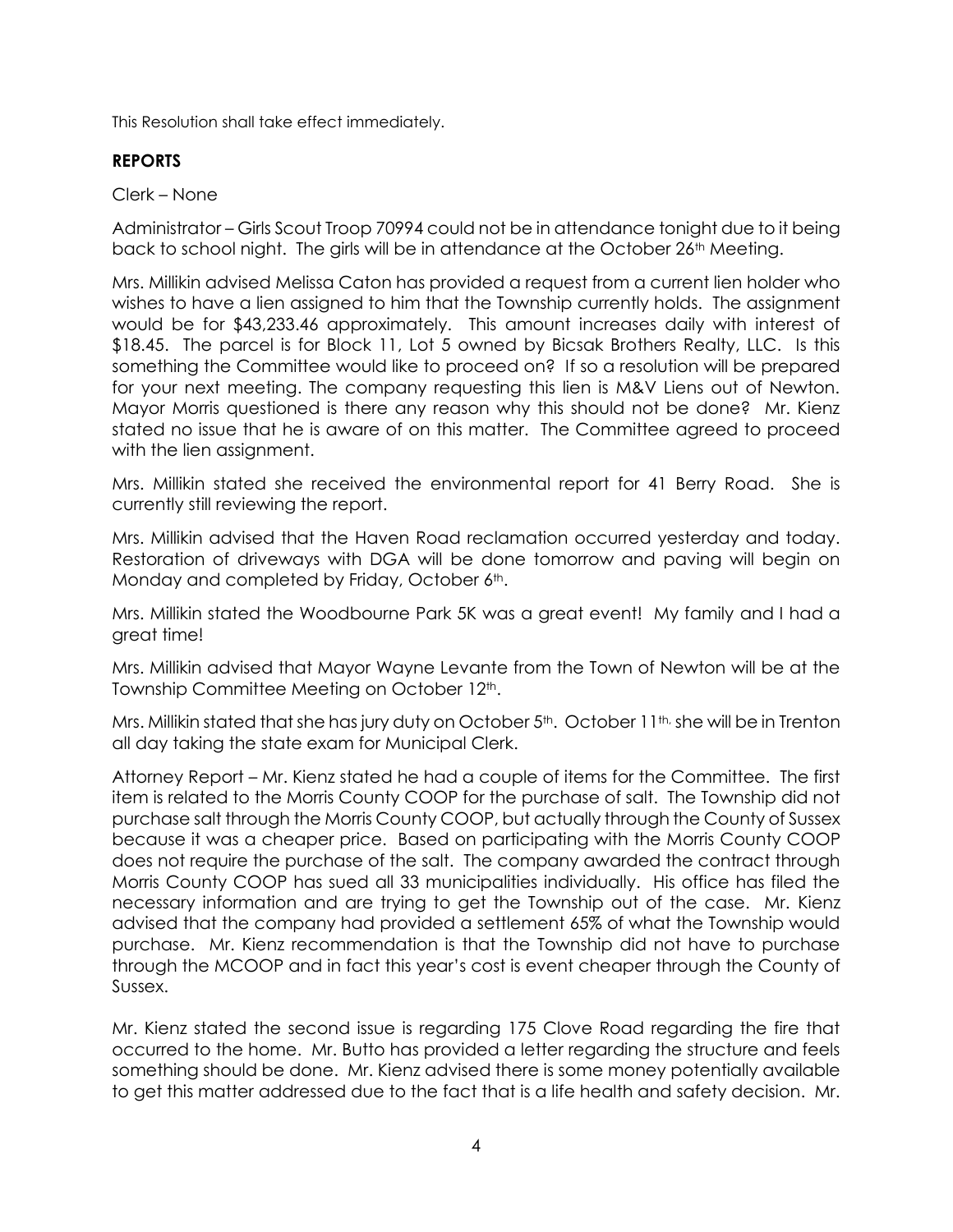Gaechter stated this is due to the letter from Mr. Butto's stating the house is an unsafe structure. Mayor Morris questioned how much the cost would be for the demolition. Mrs. Millikin indicated that one quote was obtained for about \$28,000, but does not include removal of asbestos. Mrs. Millikin recommends going out for an RFP. The Township is getting some complaints about the property maintenance issues for the site. Mayor Morris questioned if Mr. Butto can go and inspect the house to determine if asbestos on the parcel. Mr. Kienz recommended getting an estimate for asbestos. Mayor Morris would like an update provided for next meeting.

Mayor's Report – Mayor advised it is with deep regret I announce the passing of one of the Township residents that he got to know as Fire Chief as well as attending the Township Committee Meetings on a regular basis. Jack Higel had a massive stroke last week and was a member of the Clove Hill Manor Community and was going to be 90 years old in a couple of months. God bless him and his family. Funeral arrangements are viewing at Pinkel on Sunday and Monday the funeral at St. Monica's.

Mayor Morris stated he also was at the 5K and ran some of the race. Great job by the Recreation Committee, Jeanne & Creighton McBride.

Committee Member Report – Mr. Gaechter had None

# **OLD BUSINESS**

None

# **NEW BUSINESS**

# **2nd Reading & Public Hearing**

A motion is in order to adopt on final reading Ordinance #2017-12 BOND ORDINANCE PROVIDING FOR THE ACQUISITION OF OPEN SPACE IN AND BY THE TOWNSHIP OF WANTAGE, I THE COUNTY OF SUSSEX, NEW JERSEY, APPROPRIATING \$950,000 THEREFOR AND AUTHORIZING THE ISSUANCE OF \$950,000 BONDS OR NOTES OF THE TOWNSHIP TO FINANCE PART OF THE COST THEREOF.

Motion was made by Mr. Gaechter and seconded by Mayor Morris.

Mayor Morris opened the hearing to the public on this ordinance.

Mr. William Gettler of 98 Gemmer Road stated he does not want the Township to purchase these two properties and not to go into any more debt and objected to the Bond Ordinance being passed.

Mrs. Millikin explained that this is money the Township already has in place and provides the ability of the Township to spend the funds prior to the reimbursement being received by the State of New Jersey. No debt will be issued for the acquisition of parcels.

No other member of the public wishing to speak on this ordinance this public hearing was closed.

Upon Roll Call:

Ayes: Gaechter, Morris Nays: None Absent: None Abstain: None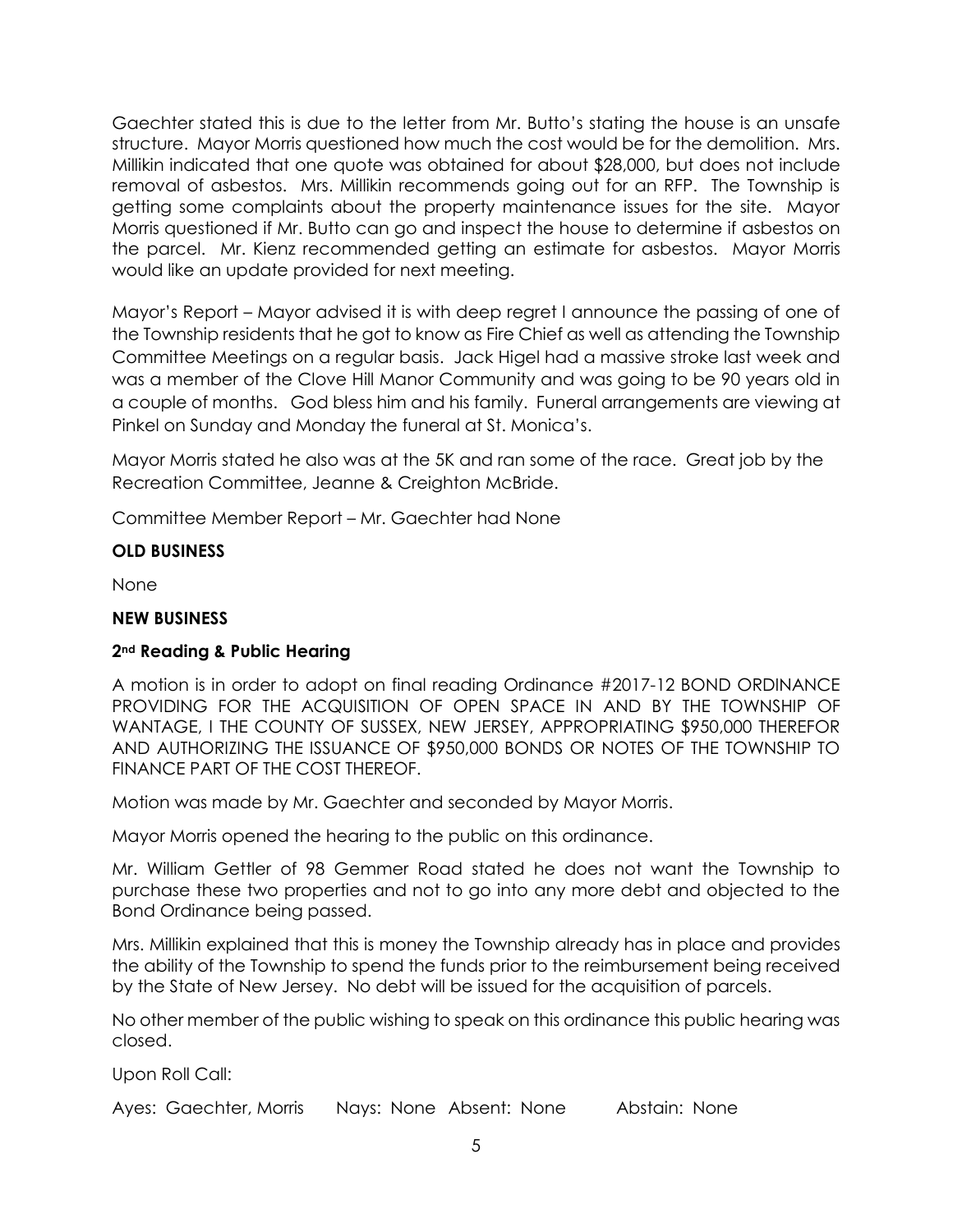#### TOWNSHIP OF WANTAGE

#### ORDINANCE #2017-12

BOND ORDINANCE PROVIDING FOR THE ACQUISITION OF OPEN SPACE IN AND BY THE TOWNSHIP OF WANTAGE, IN THE COUNTY OF SUSSEX, NEW JERSEY, APPROPRIATING \$950,000 THEREFOR AND AUTHORIZING THE ISSUANCE OF \$950,000 BONDS OR NOTES OF THE TOWNSHIP TO FINANCE PART OF THE COST THEREOF.

BE IT ORDAINED BY THE TOWNSHIP COMMITTEE OF THE TOWNSHIP OF WANTAGE, IN THE COUNTY OF SUSSEX, NEW JERSEY (not less than two-thirds of all members thereof affirmatively concurring) AS FOLLOWS:

Section 1. The improvement described in Section 3(a) of this bond ordinance is hereby authorized to be undertaken by the Township of Wantage, in the County of Sussex, New Jersey (the "Township") as a general improvement. For the improvement or purpose described in Section 3(a), there is hereby appropriated the sum of \$950,000, including a grant expected to be received in the maximum amount of \$622,000 from the State of New Jersey Department of Environmental Protection Green Acres Program (the "State Grant"). No down payment is required pursuant to N.J.S.A. 40A:2-11(c) as the improvement or purpose referred to in Section 3(a) is being partially funded by the State Grant.

Section 2. In order to finance the cost of the improvement or purpose and in anticipation of receipt of the State Grant, negotiable bonds are hereby authorized to be issued in the principal amount of \$950,000 pursuant to the Local Bond Law. In anticipation of the issuance of the bonds, negotiable bond anticipation notes are hereby authorized to be issued pursuant to and within the limitations prescribed by the Local Bond Law.

Section 3. (a) The improvement hereby authorized and the purpose for the financing of which the bonds are to be issued is the acquisition of open space consisting of Block 132, Lot 1.01 and Block 135, Lot 6.01 on the tax maps of the Township also known as 41 Berry Road and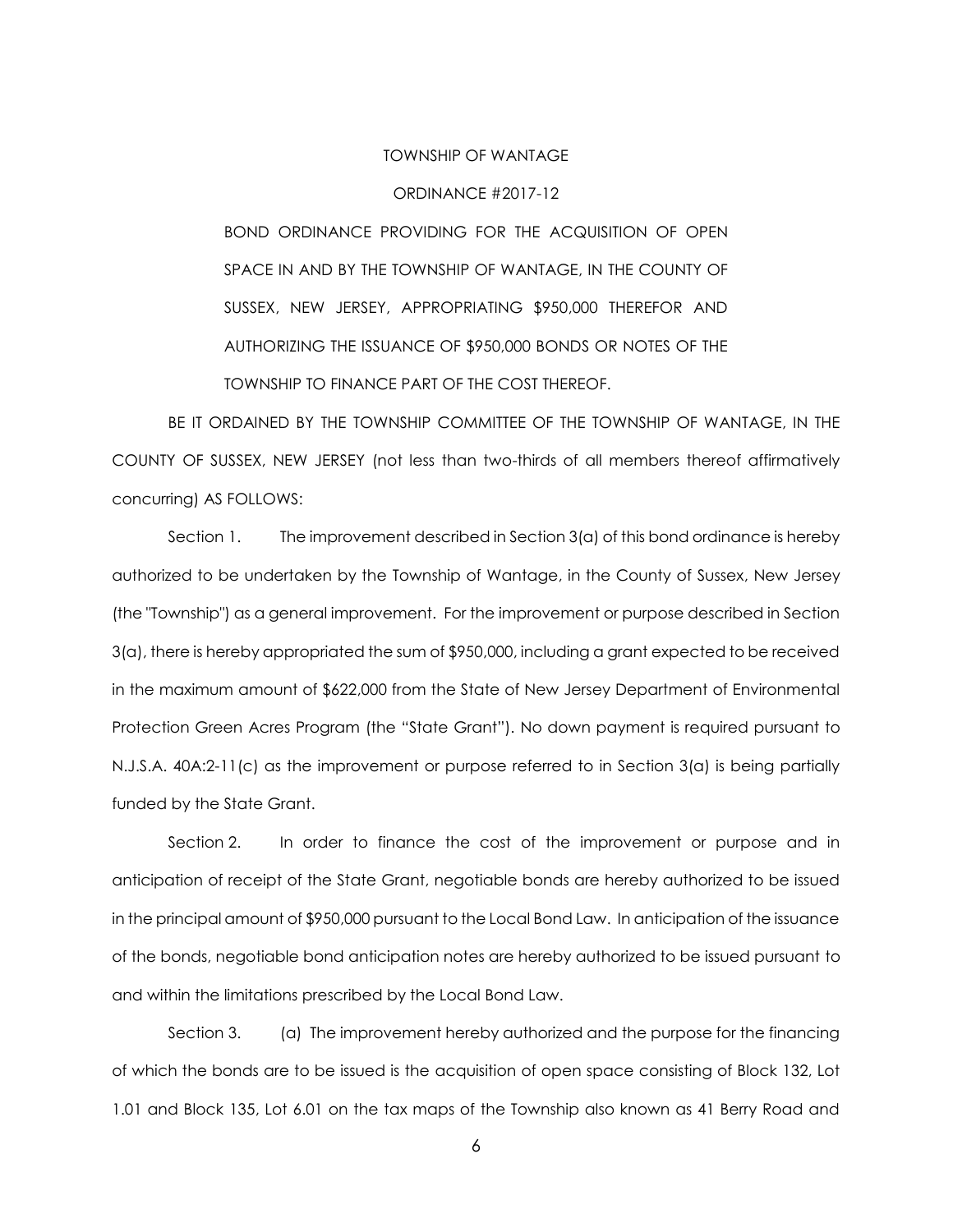LGR Enterprises Tract, Sherman Ridge Road, respectively, including all related costs and expenditures necessary therefor and incidental thereto.

(b) The estimated maximum amount of bonds or bond anticipation notes to be issued for the improvement or purpose is as stated in Section 2 hereof.

(c) The estimated cost of the improvement or purpose is equal to the amount of the appropriation herein made therefor.

Section 4. All bond anticipation notes issued hereunder shall mature at such times as may be determined by the chief financial officer; provided that no bond anticipation note shall mature later than one year from its date. The bond anticipation notes shall bear interest at such rate or rates and be in such form as may be determined by the chief financial officer. The chief financial officer shall determine all matters in connection with bond anticipation notes issued pursuant to this bond ordinance, and the chief financial officer's signature upon the bond anticipation notes shall be conclusive evidence as to all such determinations. All bond anticipation notes issued hereunder may be renewed from time to time subject to the provisions of the Local Bond Law. The chief financial officer is hereby authorized to sell part or all of the bond anticipation notes from time to time at public or private sale and to deliver them to the purchasers thereof upon receipt of payment of the purchase price plus accrued interest from their dates to the date of delivery thereof. The chief financial officer is directed to report in writing to the governing body at the meeting next succeeding the date when any sale or delivery of the bond anticipation notes pursuant to this bond ordinance is made. Such report must include the amount, the description, the interest rate and the maturity schedule of the bond anticipation notes sold, the price obtained and the name of the purchaser.

Section 5. The Township hereby certifies that it has adopted a capital budget or a temporary capital budget, as applicable. The capital or temporary capital budget of the Township is hereby amended to conform with the provisions of this bond ordinance to the extent of any inconsistency herewith. To the extent that the purposes authorized herein are inconsistent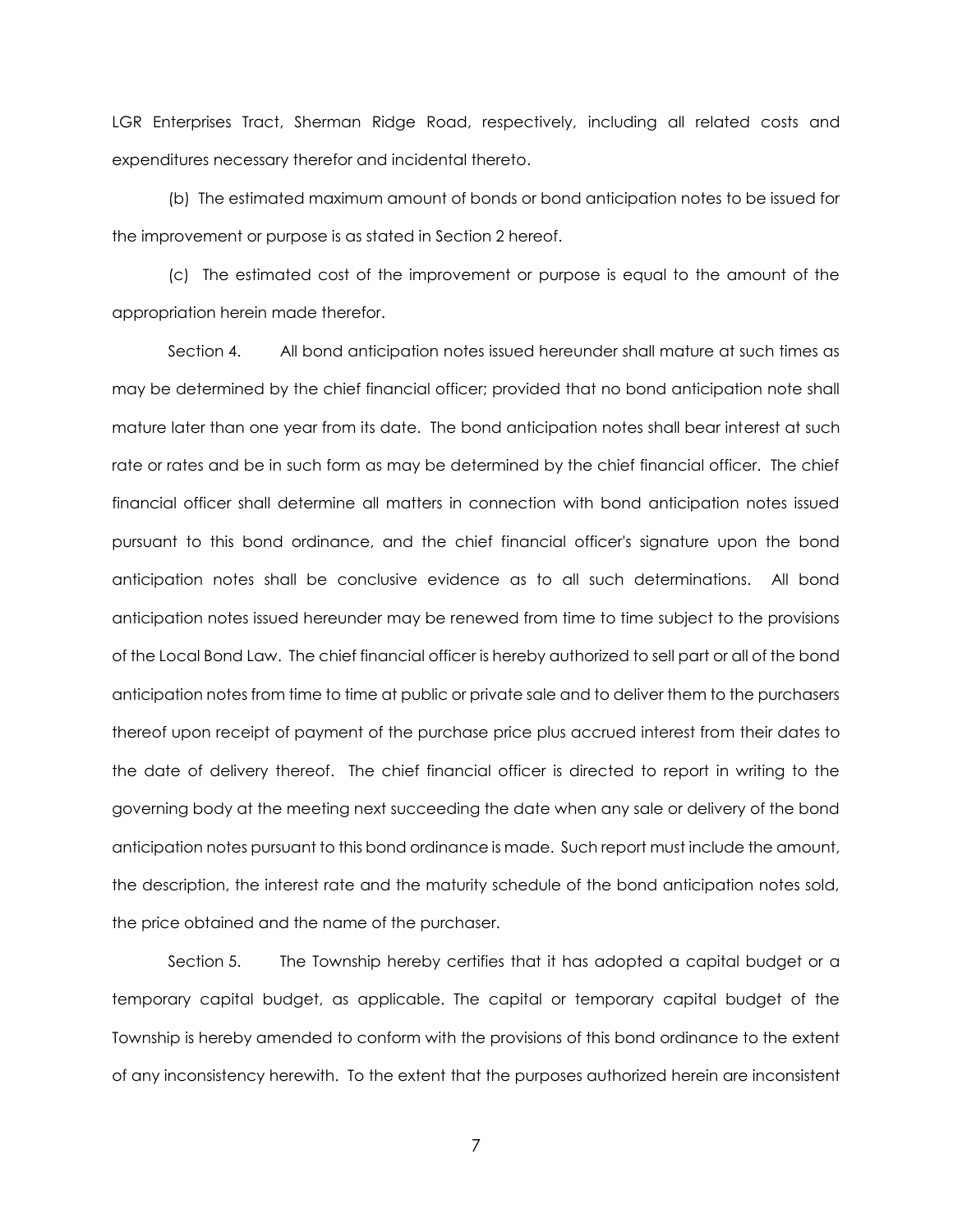with the adopted capital or temporary capital budget, a revised capital or temporary capital budget has been filed with the Division of Local Government Services.

Section 6. The following additional matters are hereby determined, declared, recited and stated:

(a) The improvement or purpose described in Section 3(a) of this bond ordinance is not a current expense. It is an improvement or purpose that the Township may lawfully undertake as a general improvement, and no part of the cost thereof has been or shall be specially assessed on property specially benefitted thereby.

(b) The period of usefulness of the improvement or purpose within the limitations of the Local Bond Law, according to the reasonable life thereof computed from the date of the bonds authorized by this bond ordinance, is 40 years.

(c) The Supplemental Debt Statement required by the Local Bond Law has been duly prepared and filed in the office of the Clerk, and a complete executed duplicate thereof has been filed in the office of the Director of the Division of Local Government Services in the Department of Community Affairs of the State of New Jersey. Such statement shows that the gross debt of the Township as defined in the Local Bond Law is increased by the authorization of the bonds and notes provided in this bond ordinance by \$950,000, and the obligations authorized herein will be within all debt limitations prescribed by the Local Bond Law.

(d) An aggregate amount not exceeding \$95,000 for items of expense listed in and permitted under N.J.S.A. 40A:2-20 is included in the estimated cost indicated herein for the purpose or improvement.

Section 7. The Township hereby declares the intent of the Township to issue bonds or bond anticipation notes in the amount authorized in Section 2 of this bond ordinance and to use the proceeds to pay or reimburse expenditures for the costs of the purposes described in Section 3(a) of this bond ordinance. This Section 7 is a declaration of intent within the meaning and for purposes of Treasury Regulations.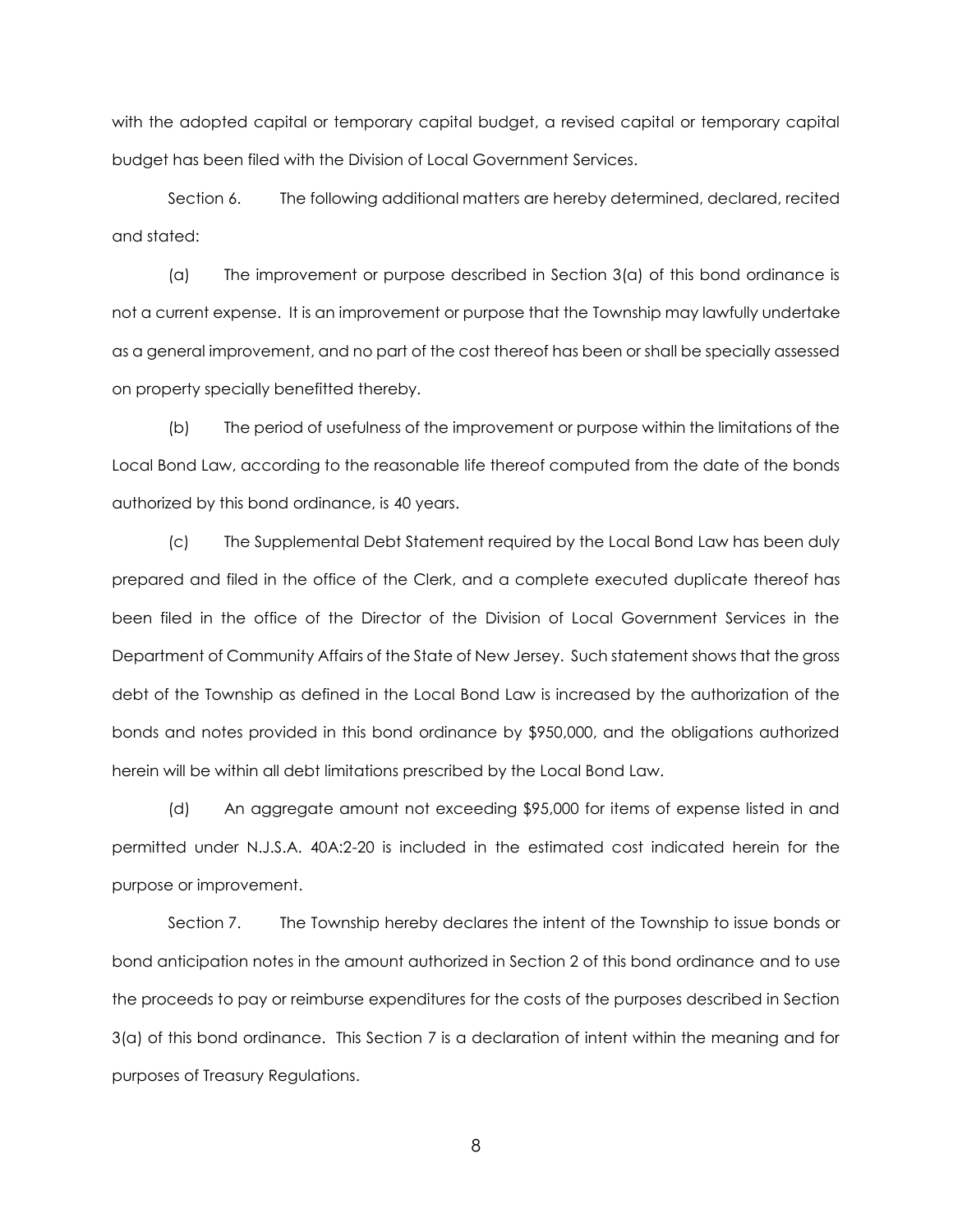Section 8. Any grant moneys received for the purpose described in Section 3(a) hereof shall be applied either to direct payment of the cost of the improvement or to payment of the obligations issued pursuant to this bond ordinance. The amount of obligations authorized but not issued hereunder shall be reduced to the extent that such funds are so used.

Section 9. The chief financial officer of the Township is hereby authorized to prepare and to update from time to time as necessary a financial disclosure document to be distributed in connection with the sale of obligations of the Township and to execute such disclosure document on behalf of the Township. The chief financial officer is further authorized to enter into the appropriate undertaking to provide secondary market disclosure on behalf of the Township pursuant to Rule 15c2-12 of the Securities and Exchange Commission (the "Rule") for the benefit of holders and beneficial owners of obligations of the Township and to amend such undertaking from time to time in connection with any change in law, or interpretation thereof, provided such undertaking is and continues to be, in the opinion of a nationally recognized bond counsel, consistent with the requirements of the Rule. In the event that the Township fails to comply with its undertaking, the Township shall not be liable for any monetary damages, and the remedy shall be limited to specific performance of the undertaking.

Section 10. The full faith and credit of the Township are hereby pledged to the punctual payment of the principal of and the interest on the obligations authorized by this bond ordinance. The obligations shall be direct, unlimited obligations of the Township, and the Township shall be obligated to levy *ad valorem* taxes upon all the taxable real property within the Township for the payment of the obligations and the interest thereon without limitation of rate or amount.

Section 11. This bond ordinance shall take effect 20 days after the first publication thereof after final adoption, as provided by the Local Bond Law.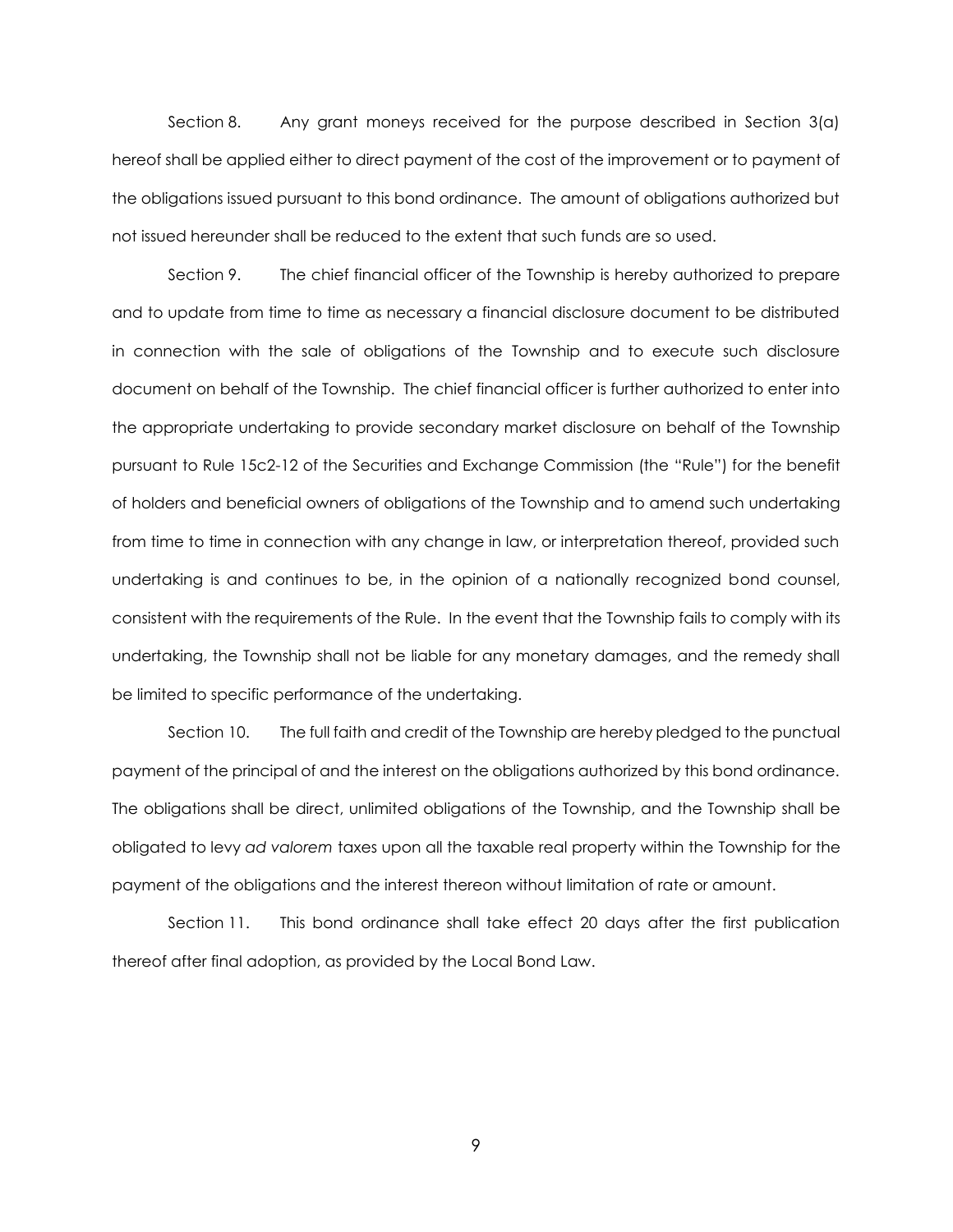Mayor Morris stated a motion is in order to adopt on final reading Ordinance #2017-13 BOND ORDINANCE PROVIDING FOR THE ACQUISITION OF SELF CONTAINED BREATHING APPARATUS IN AND BY THE TOWNSHIP OF WANTAGE, IN THE COUNTY OF SUSSEX, NEW JERSEY, APPROPRIATING \$107,100 THEREFORE AND AUTHORIZING THE ISSUANCE OF \$102,000 BONDS OR NOTES OF THE TOWNSHIP TO FINANCE PART OF THE COST THEREOF.

Motion was made by Mr. Gaechter and seconded by Mayor Morris.

Mayor Morris opened the public hearing to speak on this ordinance.

Mr. William Gettler 98 Gemmer Road had the same objection as previously stated.

Mayor Morris closed the public portion of the ordinance.

Ayes: Gaechter, Morris Nays: None Absent: None Abstain: None TOWNSHIP OF WANTAGE

ORDINANCE # 2017-13

BOND ORDINANCE PROVIDING FOR THE ACQUISITION OF SELF CONTAINED BREATHING APPARATUS IN AND BY THE TOWNSHIP OF WANTAGE, IN THE COUNTY OF SUSSEX, NEW JERSEY, APPROPRIATING \$107,100 THEREFOR AND AUTHORIZING THE ISSUANCE OF \$102,000 BONDS OR NOTES OF THE TOWNSHIP TO FINANCE PART OF THE COST THEREOF.

BE IT ORDAINED BY THE TOWNSHIP COMMITTEE OF THE TOWNSHIP OF WANTAGE, IN THE COUNTY OF SUSSEX, NEW JERSEY (not less than two-thirds of all members thereof affirmatively concurring) AS FOLLOWS:

Section 1. The improvement described in Section 3(a) of this bond ordinance is hereby authorized to be undertaken by the Township of Wantage, in the County of Sussex, New Jersey (the "Township") as a general improvement. For the improvement or purpose described in Section 3(a), there is hereby appropriated the sum of \$107,100, including a \$102,000 grant expected to be received from the Federal Emergency Management Agency (the "Grant") and further including the sum of \$5,100 as the down payment required by the Local Bond Law. The down payment is now available by virtue of provision for down payment or for capital improvement purposes in one or more previously adopted budgets.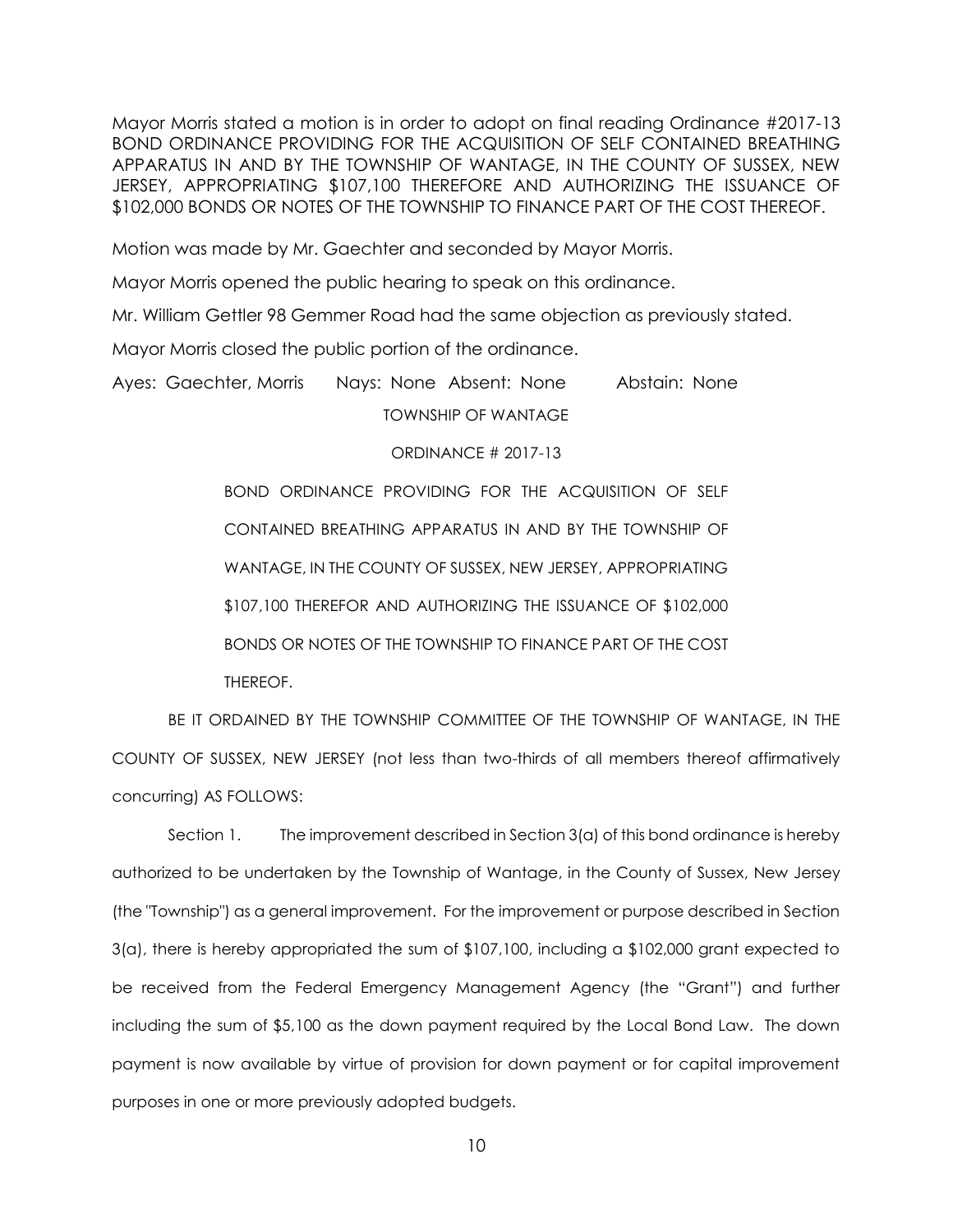Section 2. In order to finance the cost of the improvement or purpose not covered by application of the down payment and in anticipation of receipt of the Grant, negotiable bonds are hereby authorized to be issued in the principal amount of \$102,000 pursuant to the Local Bond Law. In anticipation of the issuance of the bonds, negotiable bond anticipation notes are hereby authorized to be issued pursuant to and within the limitations prescribed by the Local Bond Law.

Section 3. (a) The improvement hereby authorized and the purpose for the financing of which the bonds are to be issued is the acquisition of self contained breathing apparatus, including all related costs and expenditures necessary therefor and incidental thereto.

(b) The estimated maximum amount of bonds or bond anticipation notes to be issued for the improvement or purpose is as stated in Section 2 hereof.

(c) The estimated cost of the improvement or purpose is equal to the amount of the appropriation herein made therefor.

Section 4. All bond anticipation notes issued hereunder shall mature at such times as may be determined by the chief financial officer; provided that no bond anticipation note shall mature later than one year from its date. The bond anticipation notes shall bear interest at such rate or rates and be in such form as may be determined by the chief financial officer. The chief financial officer shall determine all matters in connection with bond anticipation notes issued pursuant to this bond ordinance, and the chief financial officer's signature upon the bond anticipation notes shall be conclusive evidence as to all such determinations. All bond anticipation notes issued hereunder may be renewed from time to time subject to the provisions of the Local Bond Law. The chief financial officer is hereby authorized to sell part or all of the bond anticipation notes from time to time at public or private sale and to deliver them to the purchasers thereof upon receipt of payment of the purchase price plus accrued interest from their dates to the date of delivery thereof. The chief financial officer is directed to report in writing to the governing body at the meeting next succeeding the date when any sale or delivery of the bond anticipation notes pursuant to this bond ordinance is made. Such report must include the amount,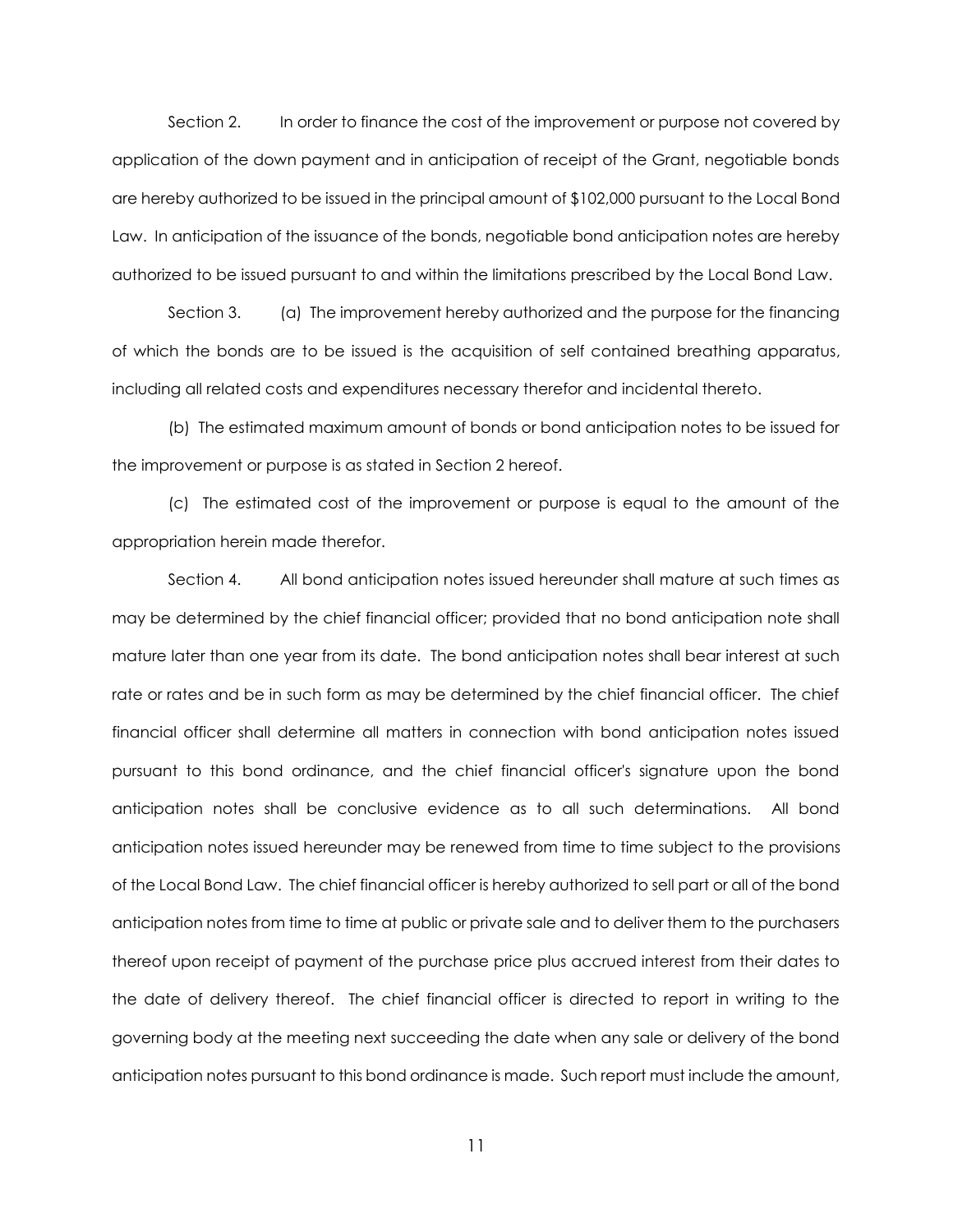the description, the interest rate and the maturity schedule of the bond anticipation notes sold, the price obtained and the name of the purchaser.

Section 5. The Township hereby certifies that it has adopted a capital budget or a temporary capital budget, as applicable. The capital or temporary capital budget of the Township is hereby amended to conform with the provisions of this bond ordinance to the extent of any inconsistency herewith. To the extent that the purposes authorized herein are inconsistent with the adopted capital or temporary capital budget, a revised capital or temporary capital budget has been filed with the Division of Local Government Services.

Section 6. The following additional matters are hereby determined, declared, recited and stated:

(a) The improvement or purpose described in Section 3(a) of this bond ordinance is not a current expense. It is an improvement or purpose that the Township may lawfully undertake as a general improvement, and no part of the cost thereof has been or shall be specially assessed on property specially benefitted thereby.

(b) The period of usefulness of the improvement or purpose within the limitations of the Local Bond Law, according to the reasonable life thereof computed from the date of the bonds authorized by this bond ordinance, is 15 years.

(c) The Supplemental Debt Statement required by the Local Bond Law has been duly prepared and filed in the office of the Clerk, and a complete executed duplicate thereof has been filed in the office of the Director of the Division of Local Government Services in the Department of Community Affairs of the State of New Jersey. Such statement shows that the gross debt of the Township as defined in the Local Bond Law is increased by the authorization of the bonds and notes provided in this bond ordinance by \$102,000, and the obligations authorized herein will be within all debt limitations prescribed by the Local Bond Law.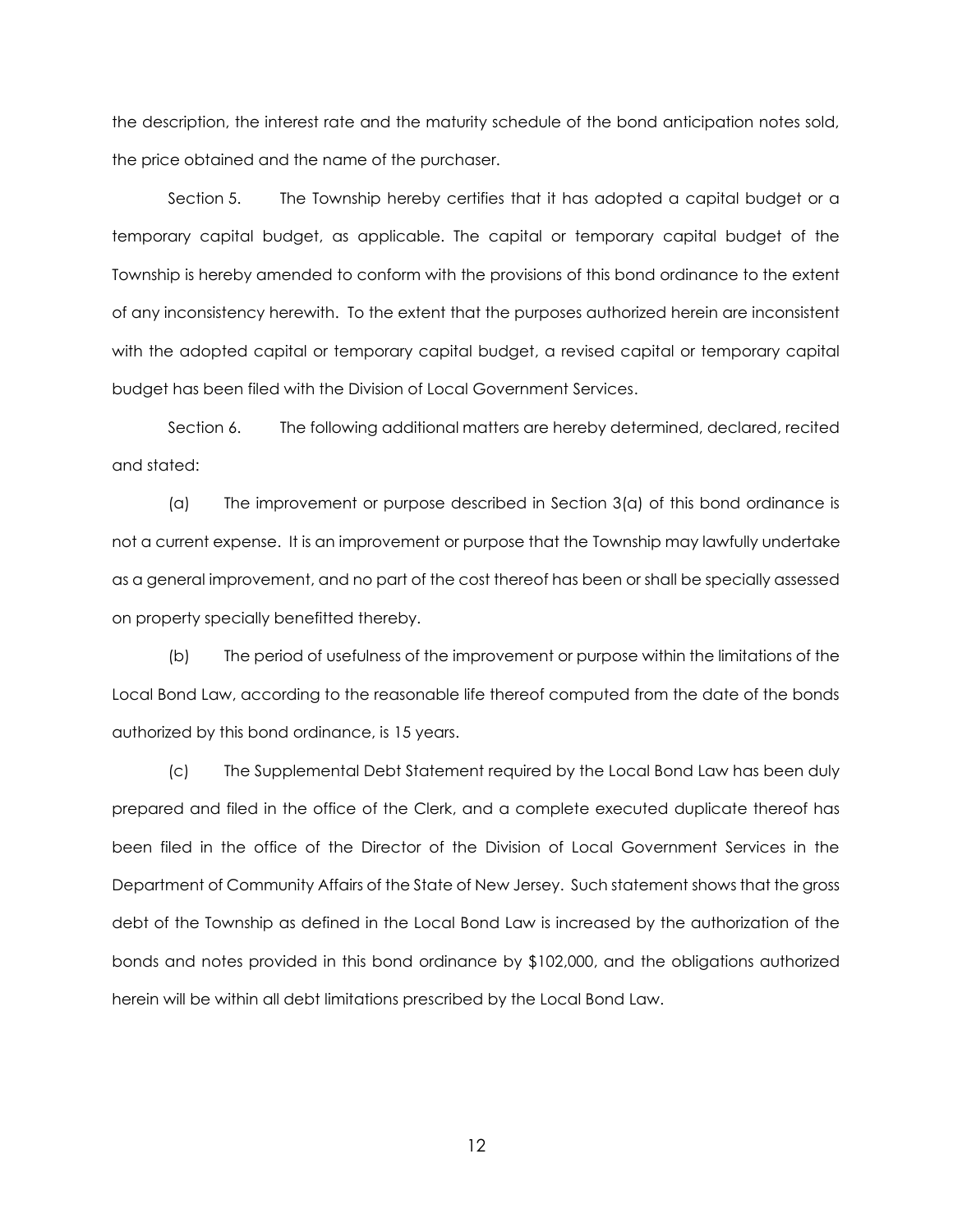(d) An aggregate amount not exceeding \$10,000 for items of expense listed in and permitted under N.J.S.A. 40A:2-20 is included in the estimated cost indicated herein for the purpose or improvement.

Section 7. The Township hereby declares the intent of the Township to issue bonds or bond anticipation notes in the amount authorized in Section 2 of this bond ordinance and to use the proceeds to pay or reimburse expenditures for the costs of the purposes described in Section 3(a) of this bond ordinance. This Section 7 is a declaration of intent within the meaning and for purposes of Treasury Regulations.

Section 8. Any grant moneys received for the purpose described in Section 3(a) hereof shall be applied either to direct payment of the cost of the improvement or to payment of the obligations issued pursuant to this bond ordinance. The amount of obligations authorized but not issued hereunder shall be reduced to the extent that such funds are so used.

Section 9. The chief financial officer of the Township is hereby authorized to prepare and to update from time to time as necessary a financial disclosure document to be distributed in connection with the sale of obligations of the Township and to execute such disclosure document on behalf of the Township. The chief financial officer is further authorized to enter into the appropriate undertaking to provide secondary market disclosure on behalf of the Township pursuant to Rule 15c2-12 of the Securities and Exchange Commission (the "Rule") for the benefit of holders and beneficial owners of obligations of the Township and to amend such undertaking from time to time in connection with any change in law, or interpretation thereof, provided such undertaking is and continues to be, in the opinion of a nationally recognized bond counsel, consistent with the requirements of the Rule. In the event that the Township fails to comply with its undertaking, the Township shall not be liable for any monetary damages, and the remedy shall be limited to specific performance of the undertaking.

Section 10. The full faith and credit of the Township are hereby pledged to the punctual payment of the principal of and the interest on the obligations authorized by this bond ordinance.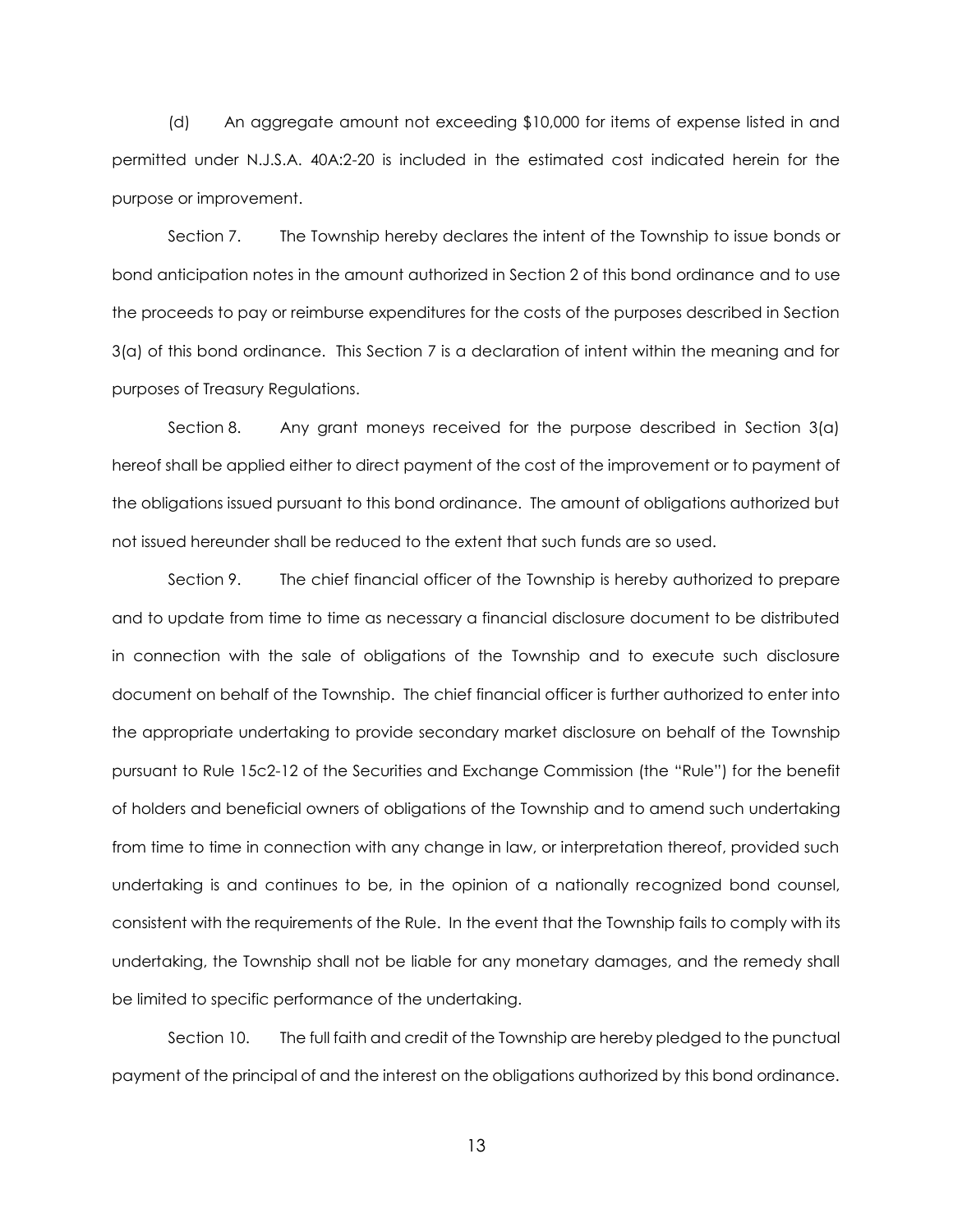The obligations shall be direct, unlimited obligations of the Township, and the Township shall be

obligated to levy *ad valorem* taxes upon all the taxable real property within the Township for the

payment of the obligations and the interest thereon without limitation of rate or amount.

Section 11. This bond ordinance shall take effect 20 days after the first publication

thereof after final adoption, as provided by the Local Bond Law.

### **APPROVAL OF MINUTES**

A Motion is in Order to approve the minutes of the September 14, 2017, Mayor and Committee Regular Meeting.

Motion was made by Mr. Gaechter and seconded by Mayor Morris

Upon Roll Call:

Ayes: Gaechter, Morris Nays: None Absent: None Abstain: None

### **OPEN PUBLIC SESSION**

Mayor Morris opened the meeting to the public.

Mr. George Stafford, 16 Kitchel Avenue, Wharton, representing the NJ Highlands Coalition and Keep it Green an advocacy group for Open Space. He asked the Township Committee consider a resolution regarding open space for the entire state of New Jersey. Mr. Stafford explained some of the reasons for why the resolution is being presented. The Committee thanked Mr. Stafford for this information. He provided information to the Committee on this matter. He also mentioned that question #2 on the ballot is on the November ballot with regarding the holding polluters accountable.

this Saturday. Car show is October  $8<sup>th</sup>$ . He also reminded the public of the Elk Lodge event with Uncle Floyd.

Mr. William Gettler, 98 Geemer Road, Mr. Gettler stated he had an OPRA request and found some of the information provided interesting. Regarding the mishandling of his tax appeal the Township has not heard the last regarding this matter. He is following a different path in regards to this matter. He discussed the litigation matter with property maintenance. He recommends the watching of legal fees moving forward. He advised that the employee hand book should have a specific clause not to defend an employee who is under criminal charges.

There being no other member of the public wanting to comment public comment was closed.